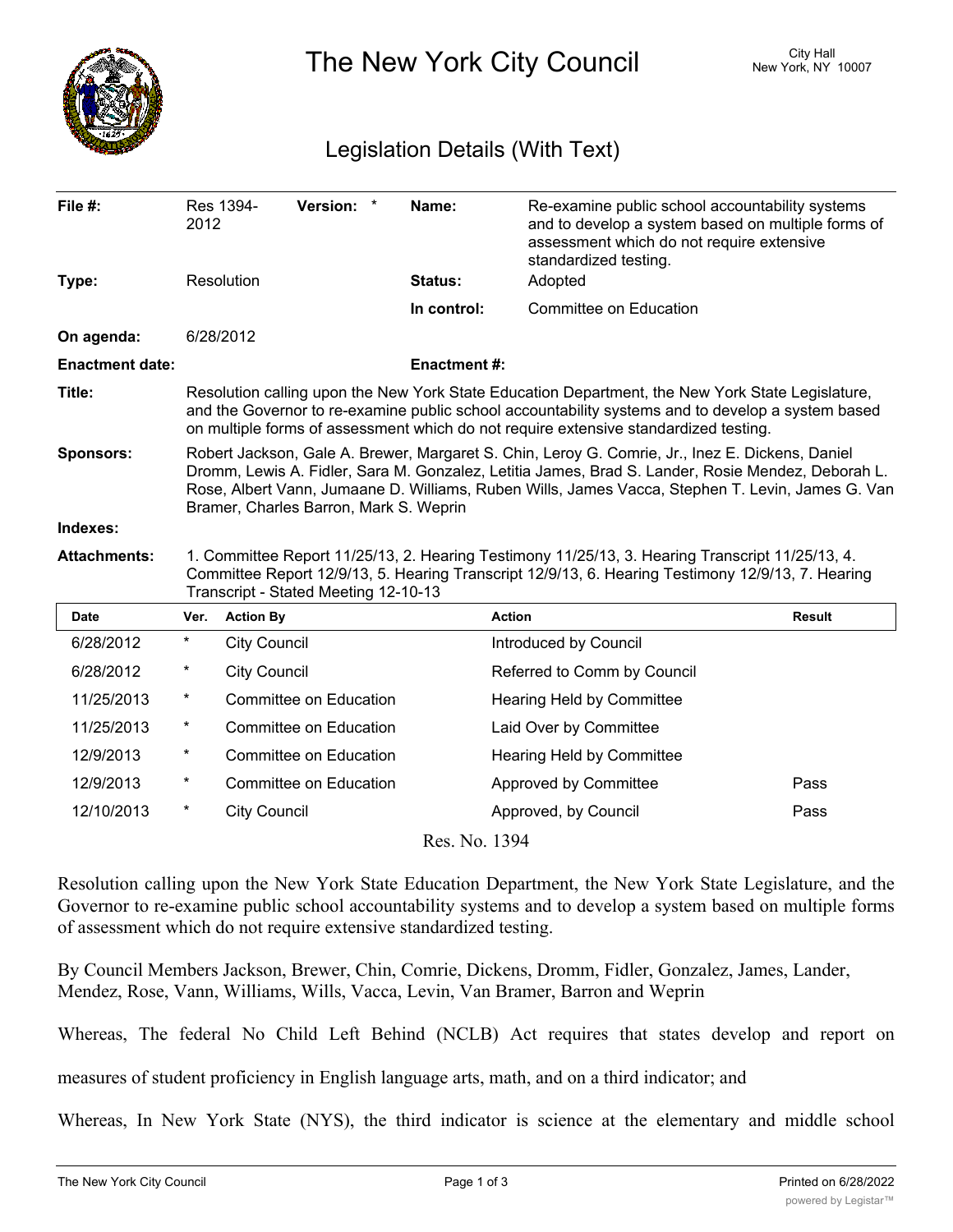## **File #:** Res 1394-2012, **Version:** \*

level, and graduation rate at the secondary level; and

Whereas, Performance on the standardized tests determine whether students can graduate, and are also used to grade schools and to evaluate teachers; and

Whereas, Many advocates say that high-stakes testing causes stress for students, parents, teachers, and school administrators; and

Whereas, The NYS school system has been spending growing amounts of time, money, and energy on high-stakes standardized testing; and

Whereas, The over-reliance on high-stakes standardized testing is undermining educational quality and equity in public schools by hindering educators' efforts to focus on the broad range of learning experiences that promote innovation, creativity, and problem solving; and

Whereas, It is widely recognized that standardized testing is an inadequate and often unreliable measure of both student learning and educator effectiveness; and

Whereas, The over-emphasis on standardized testing has caused considerable collateral damage in too many schools, including the narrowing of the curriculum, teaching to the test, reducing the love of learning, pushing students out of school, driving excellent teachers out of the profession, and undermining school climate; and

Whereas, According to the New York City Department of Education, under No Child Left Behind, states are working to close the achievement gap and to ensure all students achieve academic proficiency; and

Whereas, A nine-year study by the National Research Council has recently confirmed that the past decade's emphasis on testing has yielded little learning progress; and

Whereas, High-stakes standardized testing has negative effects for students from all backgrounds, and especially for low-income students, English language learners, children of color, and those with disabilities; and Whereas, According to the National Assessment of Educational Progress (NAEP), there has been a failure to achieve a significant reduction in the achievement gap separating New York City's white students